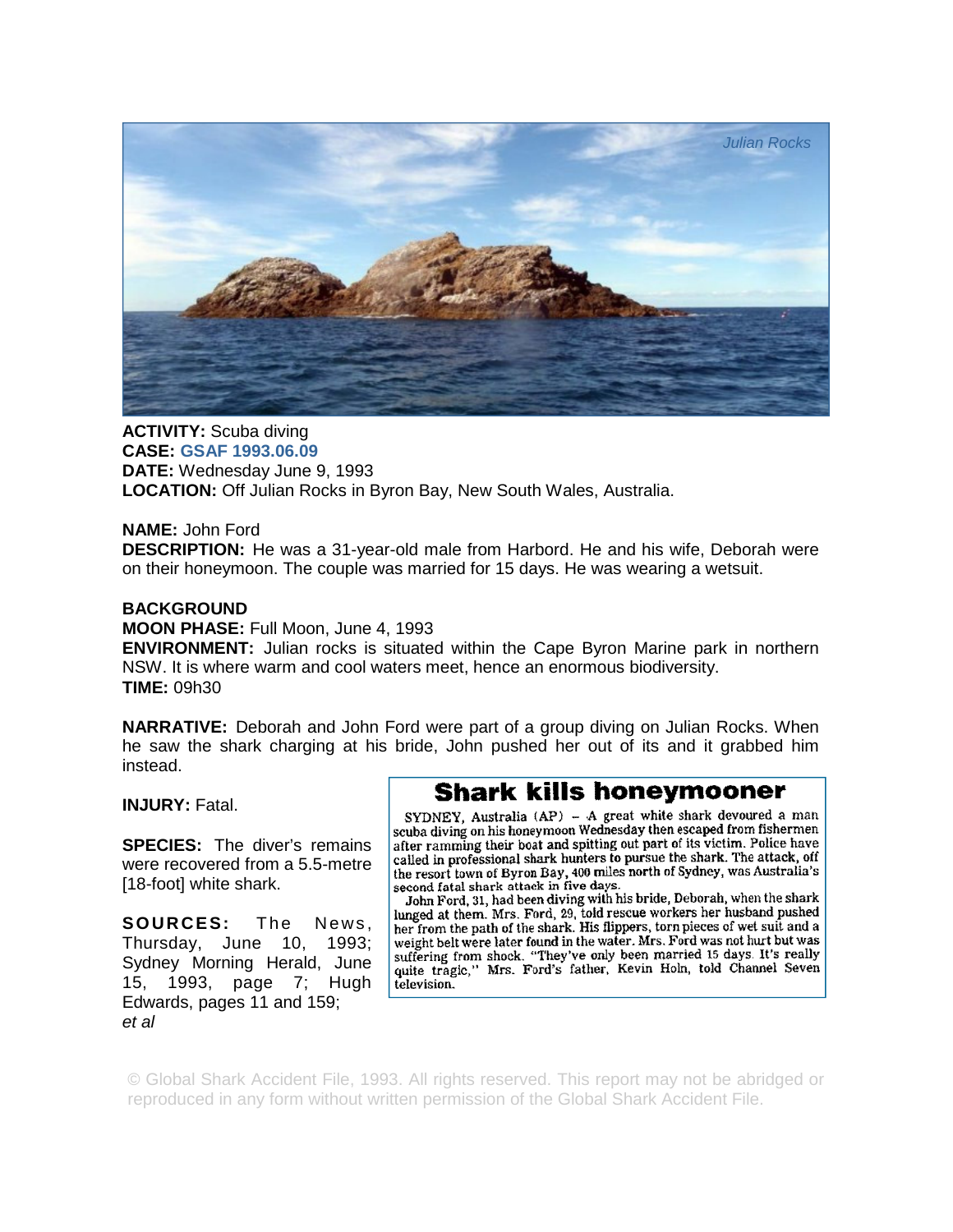

*Map of Julian Rocks in Byron Bay* 



© Global Shark Accident File, 1993. All rights reserved. This report may not be abridged or reproduced in any form without written permission of the Global Shark Accident File.